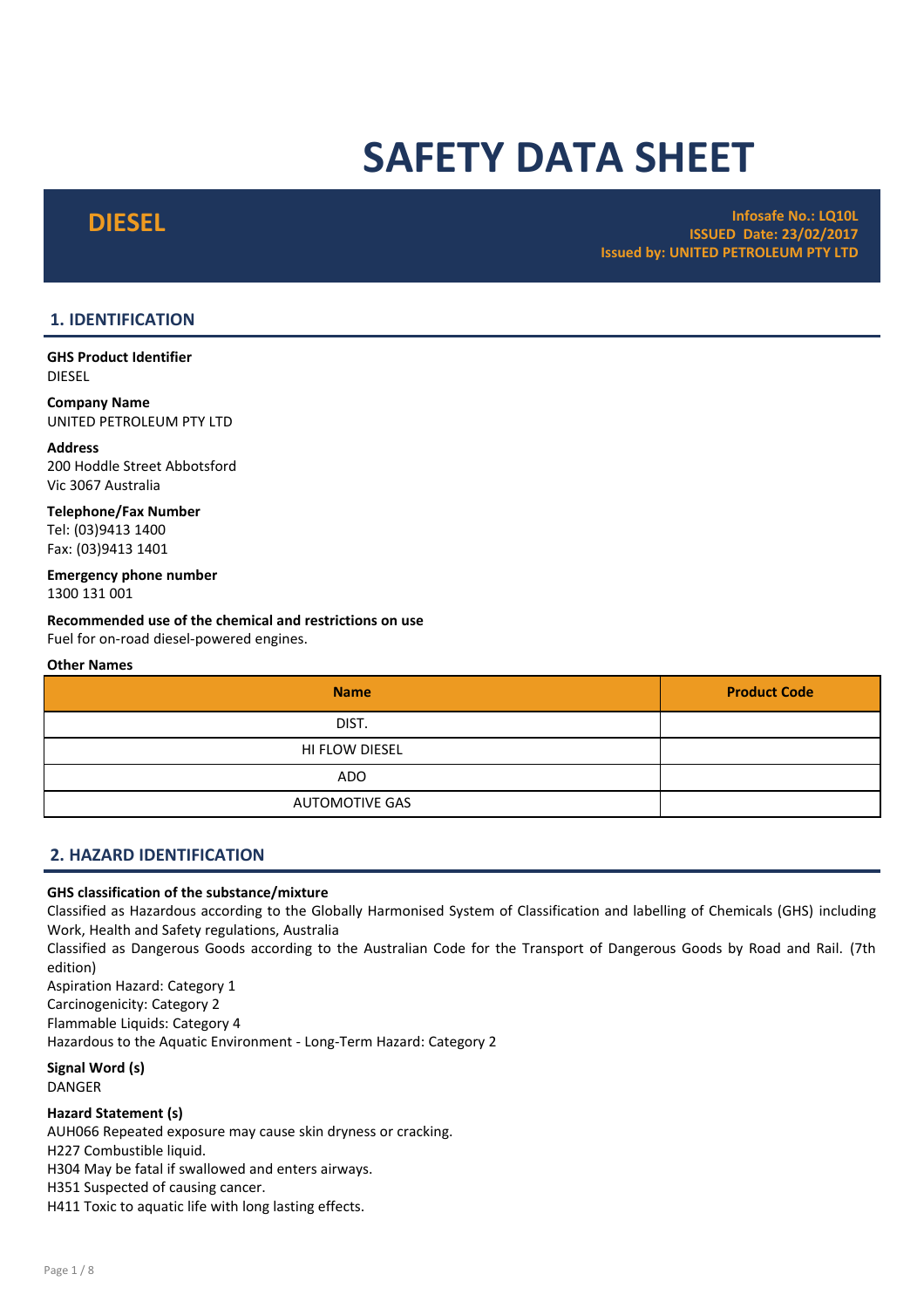# Pictogram (s)

Health hazard,Environment



# Precautionary statement – Prevention

P201 Obtain special instructions before use.

P202 Do not handle until all safety precautions have been read and understood.

P210 Keep away from heat/sparks/open flames/hot surfaces. – No smoking.

P273 Avoid release to the environment.

P280 Wear protective gloves/protective clothing/eye protection/face protection.

# Precautionary statement – Response

P301+P310 IF SWALLOWED: Immediately call a POISON CENTER or doctor/physician. P308+P313 IF exposed or concerned: Get medical advice/attention. P331 Do NOT induce vomiting. P370+P378 In case of fire: Use carbon dioxide, dry chemical or foam. Alcohol resistant foam is preferred for extinction. P391 Collect spillage.

# Precautionary statement – Storage

P403+P235 Store in a well-ventilated place. Keep cool. P405 Store locked up.

# Precautionary statement – Disposal

P501 Dispose of contents/container to an approved waste disposal plant.

# Other Information

This product is intended for use in closed systems only.

# 3. COMPOSITION/INFORMATION ON INGREDIENTS

# Ingredients

| <b>Name</b>         | <b>CAS</b> | <b>Proportion</b> |
|---------------------|------------|-------------------|
| Fuels, diesel, no.2 | 68476-34-6 | 100 %             |

# Preparation Description

Complex mixture of hydrocarbons consisting of paraffins, cycloparaffins, aromatic and olefinic hydrocarbons with carbon numbers predominantly in the C9 to C25 range. May also contain several additives at <0.1% v/v each. May contain cetane improver (Ethyl Hexyl Nitrate) at <0.2% v/v.

May contain catalytically cracked oils in which polycyclic aromatic compounds, mainly 3-ring but some 4- to 6-ring species are present.

# 4. FIRST-AID MEASURES

# Inhalation

If inhaled, remove affected person from contaminated area. Apply artificial respiration if not breathing. Seek medical attention.

# Ingestion

Do NOT induce vomiting. Wash out mouth and lips with water. Where vomiting occurs naturally have affected person place head below hip level in order to reduce risk of aspiration. Seek immediate medical attention.

# Skin

Remove all contaminated clothing immediately. Wash affected area thoroughly with soap and water. Wash contaminated clothing before reuse or discard. Seek medical attention.

#### Eye contact

If in eyes, hold eyelids apart and flush the eyes continuously with running water. Remove contact lenses. Continue flushing for several minutes until all contaminants are washed out completely. If symptoms develop and/or persist seek medical attention.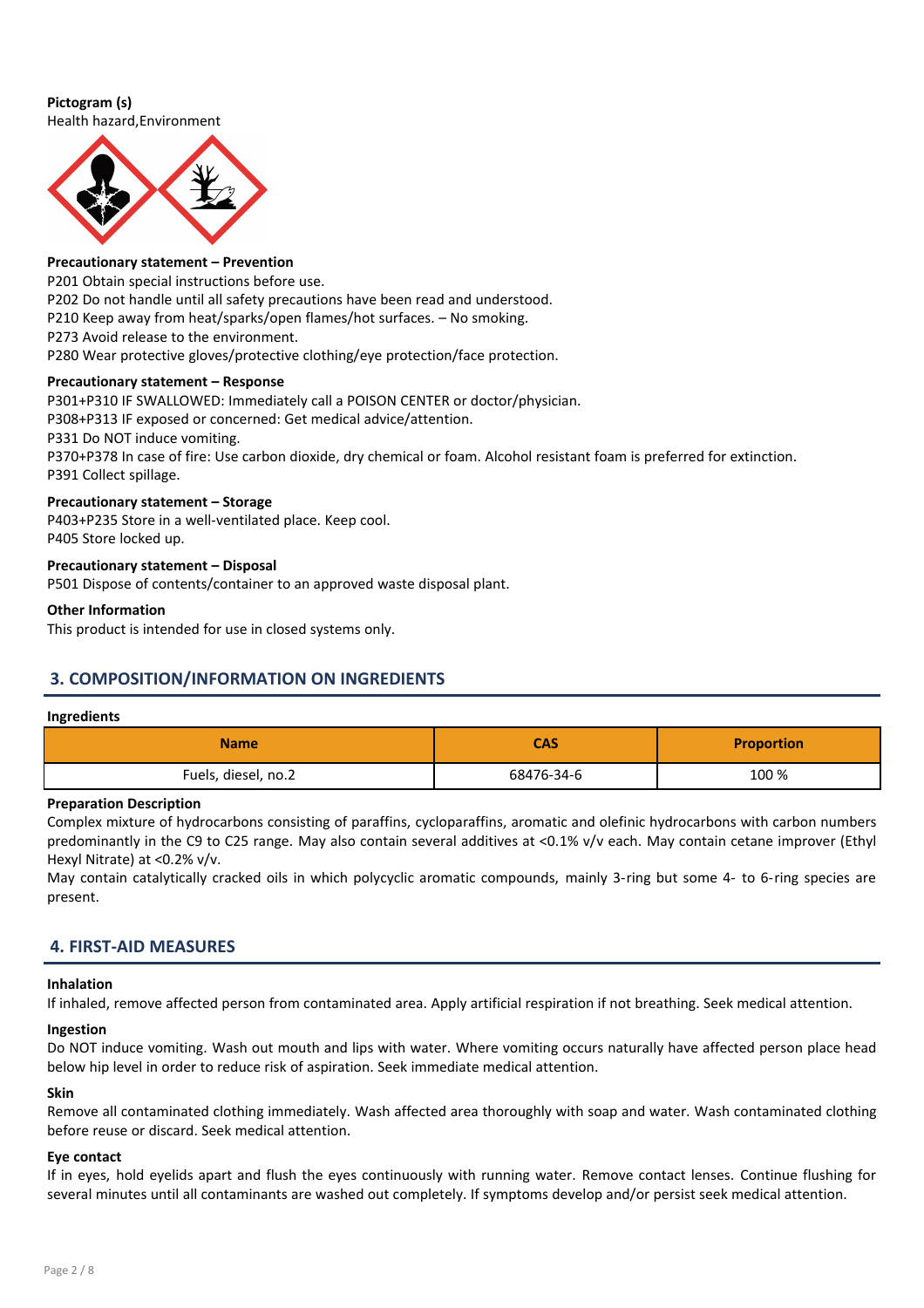# First Aid Facilities

Eyewash and normal washroom facilities.

Advice to Doctor

Treat symptomatically.

# Other Information

For advice in an emergency, contact a Poisons Information Centre (Phone Australia 131 126) or a doctor at once.

# 5. FIRE-FIGHTING MEASURES

# Suitable Extinguishing Media

Carbon dioxide, sand, earth, dry chemical or foam. Alcohol resistant foam is preferred. If not available normal foam can be used.

# Unsuitable Extinguishing Media

Do not use water in a jet.

# Hazards from Combustion Products

Hazardous combustion products may include: A complex mixture of airborne solid and liquid particulates and gases (smoke). Carbon monoxide. Oxides of sulphur. Unidentified organic and inorganic compounds. Carbon monoxide may be evolved if incomplete combustion occurs.

Specific Hazards Arising From The Chemical Combustible. This product will burn if exposed to fire.

Hazchem Code  $•3Z$ 

Decomposition Temperature

Not available

# Precautions in connection with Fire

Fire fighters should wear Self-Contained Breathing Apparatus (SCBA) operated in positive pressure mode and full protective clothing to prevent exposure to vapours or fumes. Water spray may be used to cool down heat-exposed containers. Fight fire from safe location. This product should be prevented from entering drains and watercourses.

# 6. ACCIDENTAL RELEASE MEASURES

#### Emergency Procedures

Wear appropriate personal protective equipment and clothing to prevent exposure. Extinguish or remove all sources of ignition and stop leak if safe to do so. Increase ventilation. Evacuate all unprotected personnel. If possible contain the spill. Place inert absorbent, non-combustible material onto spillage. Use clean non-sparking tools to collect the material and place into suitable labelled containers for subsequent recycling or disposal. Dispose of waste according to the applicable local and national regulations. If contamination of sewers or waterways occurs inform the local water and waste management authorities in accordance with local regulations.

# 7. HANDLING AND STORAGE

# Precautions for Safe Handling

Avoid inhalation of vapours and mists, and skin or eye contact. Use only in a well ventilated area. Keep containers sealed when not in use. Prevent the build up of mists or vapours in the work atmosphere. Do not use near ignition sources. Do not pressurise, cut, heat or weld containers as they may contain hazardous residues. Maintain high standards of personal hygiene by washing hands prior to eating, drinking, smoking or using toilet facilities.

Avoid exposure. Do not handle until all safety precautions have been read and understood.

# Conditions for safe storage, including any incompatibilities

Store in a cool, dry, well-ventilated area away from sources of ignition, oxidising agents, strong acids, foodstuffs, and clothing. Keep containers closed when not in use, securely sealed and protected against physical damage. Inspect regularly for deficiencies such as damage or leaks. Have appropriate fire extinguishers available in and near the storage area. Take precautions against static electricity discharges. Use proper grounding procedures. Ensure that storage conditions comply with applicable local and national regulations. Drums should be stacked to a maximum of 3 high.

For information on the design of the storeroom, reference should be made to Australian Standard AS1940 - The storage and handling of flammable and combustible liquids.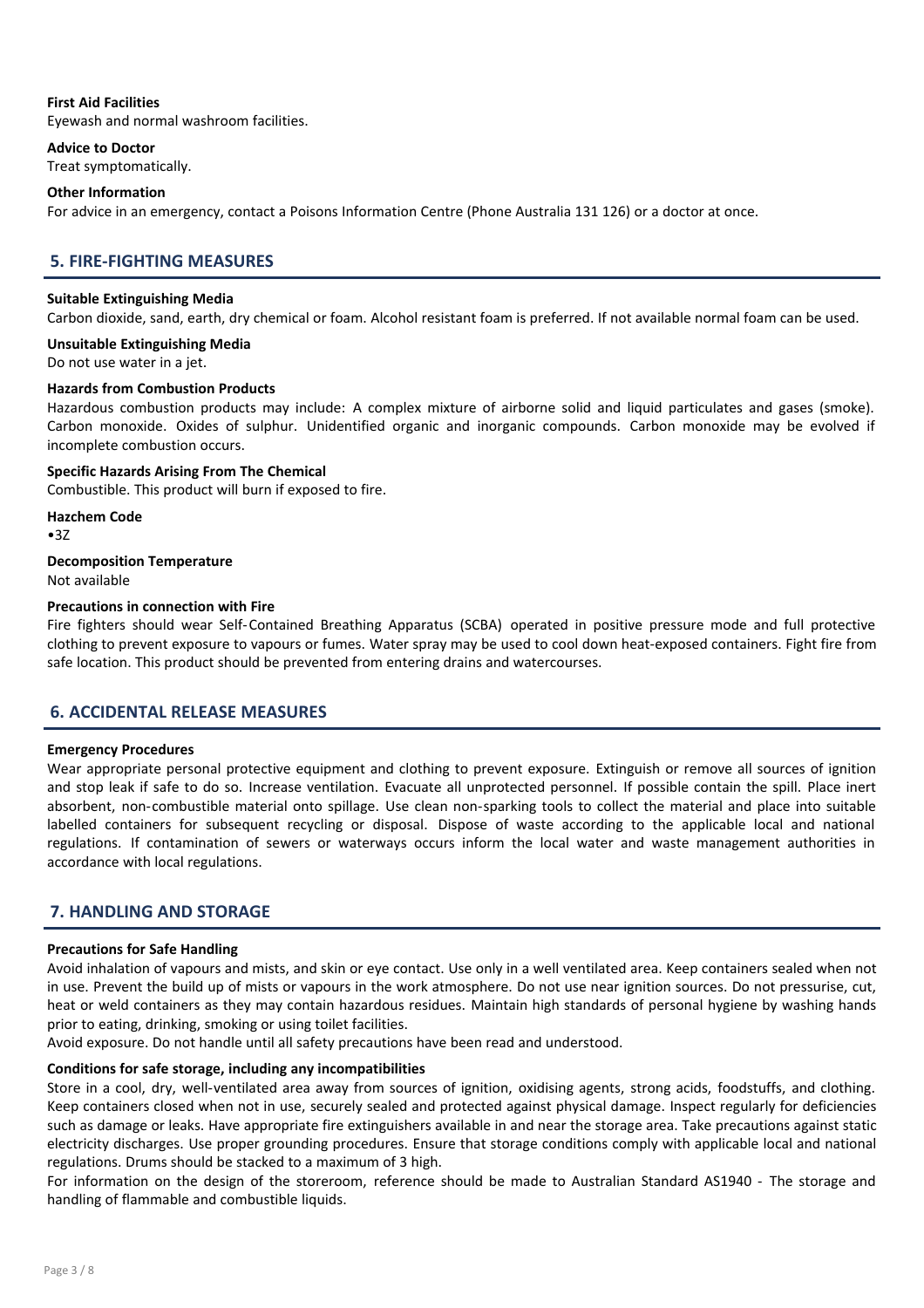# Storage Regulations

Classified as a Class C1 (COMBUSTIBLE LIQUID) for the purpose of storage and handling, in accordance with the requirements of AS1940.

# Product Transfer

Avoid splash filling. Wait 2 minutes after tank filling (for tanks such as those on road tanker vehicles) before opening hatches or manholes. Wait 30 minutes after tank filling (for large storage tanks) before opening hatches or manholes. Keep containers closed when not in use. Do not use compressed air for filling, discharging or handling. Contamination resulting from product transfer may give rise to light hydrocarbon vapour in the headspace of tanks that have previously contained gasoline. This vapour may explode if there is a source of ignition. Partly filled containers present a greater hazard than those that are full, therefore handling, transfer and sampling activities need special care.

# Recommended Materials

For containers, or container linings use mild steel, stainless steel. Aluminium may also be used for applications where it does not present an unnecessary fire hazard. Examples of suitable materials are: high density polyethylene (HDPE) and Viton (FKM), which have been specifically tested for compatibility with this product. For container linings, use amine-adduct cured epoxy paint. For seals and gaskets use: graphite, PTFE, Viton A, Viton B.

#### Unsuitable Materials

Some synthetic materials may be unsuitable for containers or container linings depending on the material specification and intended use. Examples of materials to avoid are: natural rubber (NR), nitrile rubber (NBR), ethylene propylene rubber (EPDM), polymethyl methacrylate (PMMA), polystyrene, polyvinyl chloride (PVC), polyisobutylene.; However, some may be suitable for glove materials.

# Other Information

Ensure that all local regulations regarding handling and storage facilities are followed.

# 8. EXPOSURE CONTROLS/PERSONAL PROTECTION

# Occupational exposure limit values

No exposure standards have been established for the mixture. However, over- exposure to some chemicals may result in enhancement of pre-existing adverse medical conditions and/or allergic reactions and should be kept to the least possible levels.

#### Biological Limit Values

No biological limit available.

# Appropriate Engineering Controls

This substance is hazardous and should be used with a local exhaust ventilation system, drawing vapours away from workers' breathing zone. A flame-proof exhaust ventilation system is required. If the engineering controls are not sufficient to maintain concentrations of vapours/mists below the exposure standards, suitable respiratory protection must be worn. Refer to relevant regulations for further information concerning ventilation requirements.

Refer to AS 1940 - The storage and handling of flammable and combustible liquids and AS/NZS 60079.10.1:2009 Explosive atmospheres - Classification of areas - Explosive gas atmospheres, for further information concerning ventilation requirements.

#### Respiratory Protection

If engineering controls are not effective in controlling airborne exposure then an approved respirator with a replaceable vapor/ mist filter should be used. Refer to relevant regulations for further information concerning respiratory protective requirements. Reference should be made to Australian Standards AS/NZS 1715, Selection, Use and Maintenance of Respiratory Protective Devices; and AS/NZS 1716, Respiratory Protective Devices, in order to make any necessary changes for individual circumstances.

#### Eye Protection

Safety glasses with side shields, chemical goggles or full-face shield as appropriate should be used. Final choice of appropriate eye/ face protection will vary according to individual circumstances. Eye protection devices should conform to relevant regulations. Eye protection should conform with Australian/New Zealand Standard AS/NZS 1337 - Eye Protectors for Industrial Applications.

#### Hand Protection

Wear gloves of impervious material such as nitrile. Final choice of appropriate gloves will vary according to individual circumstances. i.e. methods of handling or according to risk assessments undertaken. Occupational protective gloves should conform to relevant regulations.

Reference should be made to AS/NZS 2161.1: Occupational protective gloves - Selection, use and maintenance.

# Body Protection

Suitable protective workwear, e.g. cotton overalls buttoned at neck and wrist is recommended. Chemical resistant apron is recommended where large quantities are handled.

#### Other Information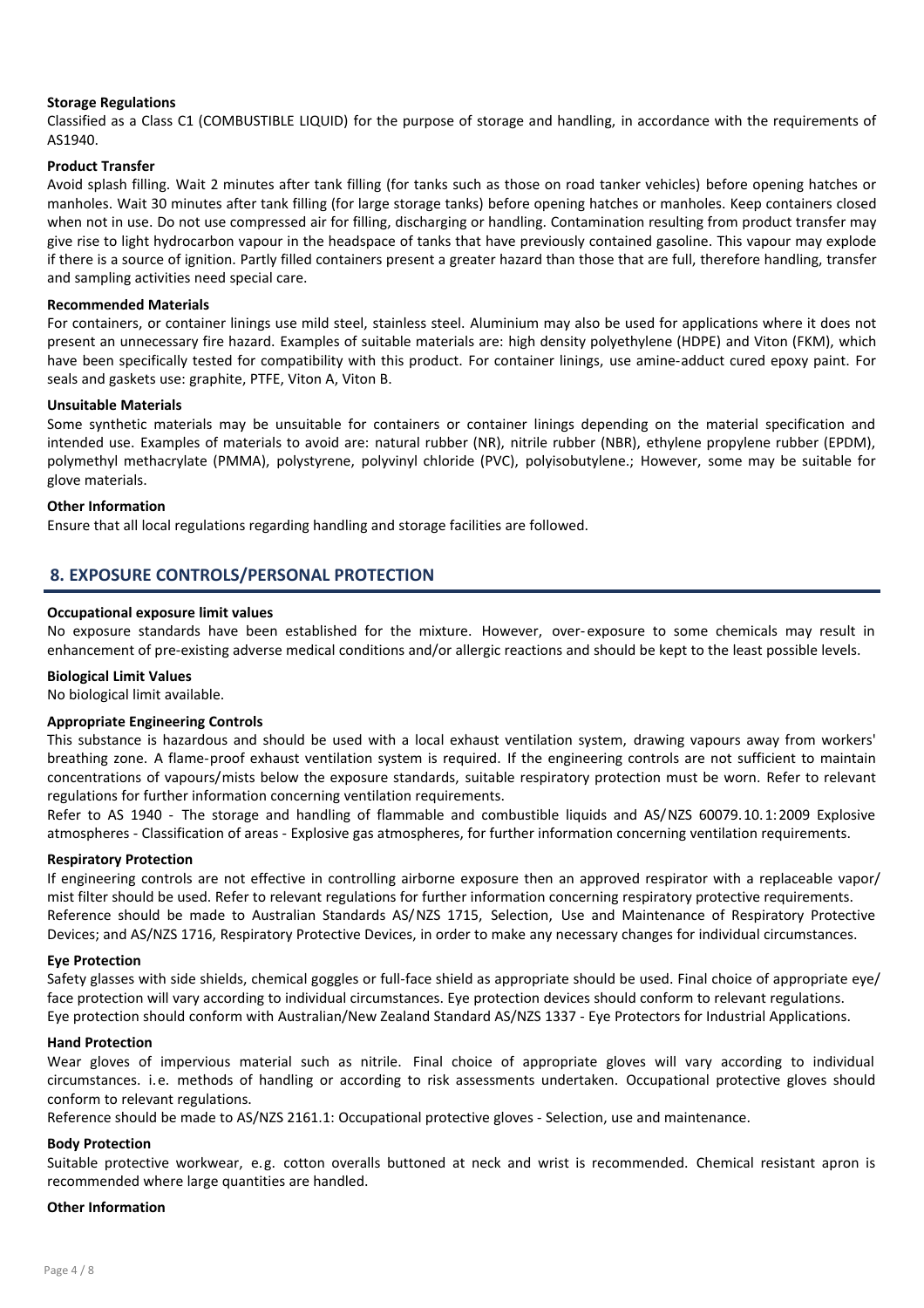No exposure standards have been established for this material, however, the TWA exposure standards for refined mineral oil mist is 5 mg/ $m<sup>3</sup>$ . As with all chemicals, exposure should be kept to the lowest possible levels.

TWA (Time Weighted Average): The average airborne concentration of a particular substance when calculated over a normal eighthour working day, for a five-day week.

Source: Safe Work Australia

# 9. PHYSICAL AND CHEMICAL PROPERTIES

| <b>Properties</b>                | <b>Description</b>                     | <b>Properties</b>                                 | <b>Description</b>                             |
|----------------------------------|----------------------------------------|---------------------------------------------------|------------------------------------------------|
| <b>Form</b>                      | Liquid                                 | Appearance                                        | Clear - straw or light olive<br>colour liquid. |
| Colour                           | Clear - straw or light olive<br>colour | Odour                                             | May contain a reodorant                        |
| <b>Decomposition Temperature</b> | Not available                          | <b>Melting Point</b>                              | Not available                                  |
| <b>Freezing Point</b>            | Not available                          | <b>Boiling Point</b>                              | 170 - 390 °C                                   |
| <b>Solubility in Water</b>       | Not available                          | pH                                                | Not available                                  |
| <b>Vapour Pressure</b>           | $<$ 1 hPa at 20 $^{\circ}$ C           | <b>Vapour Density (Air=1)</b>                     | Not available                                  |
| <b>Evaporation Rate</b>          | Not available                          | <b>Odour Threshold</b>                            | Not available                                  |
| <b>Viscosity</b>                 | Not available                          | <b>Partition Coefficient: n-</b><br>octanol/water | $3 - 6$                                        |
| <b>Density</b>                   | Typical 0.84 $g/cm3$ at 15 °C          | <b>Flash Point</b>                                | 63 °C (estimated)                              |
| <b>Flammability</b>              | Combustible liquid                     | <b>Auto-Ignition Temperature</b>                  | $>$ 220 °C                                     |
| <b>Flammable Limits - Lower</b>  | $1\%$ (V)                              | <b>Flammable Limits - Upper</b>                   | $6\%$ (V)                                      |
| <b>Kinematic Viscosity</b>       | 2 - 4.5 mm <sup>2</sup> /s at 40 °C    |                                                   |                                                |

# 10. STABILITY AND REACTIVITY

# Chemical Stability

Stable under normal conditions of storage and handling.

Reactivity and Stability

Reacts with incompatible materials

# Conditions to Avoid

Heat, open flames and other sources of ignition.

# Incompatible materials

Strong oxidising agents.

# Hazardous Decomposition Products

Hazardous decomposition products are not expected to form during normal storage.

Thermal decomposition is highly dependent on conditions. A complex mixture of airborne solids, liquids and gases, including carbon monoxide, carbon dioxide and other organic compounds will be evolved when this material undergoes combustion or thermal or oxidative degradation.

# Possibility of hazardous reactions

Not available.

Hazardous Polymerization Will not occur.

# 11. TOXICOLOGICAL INFORMATION

Toxicology Information Toxicity data for material given below.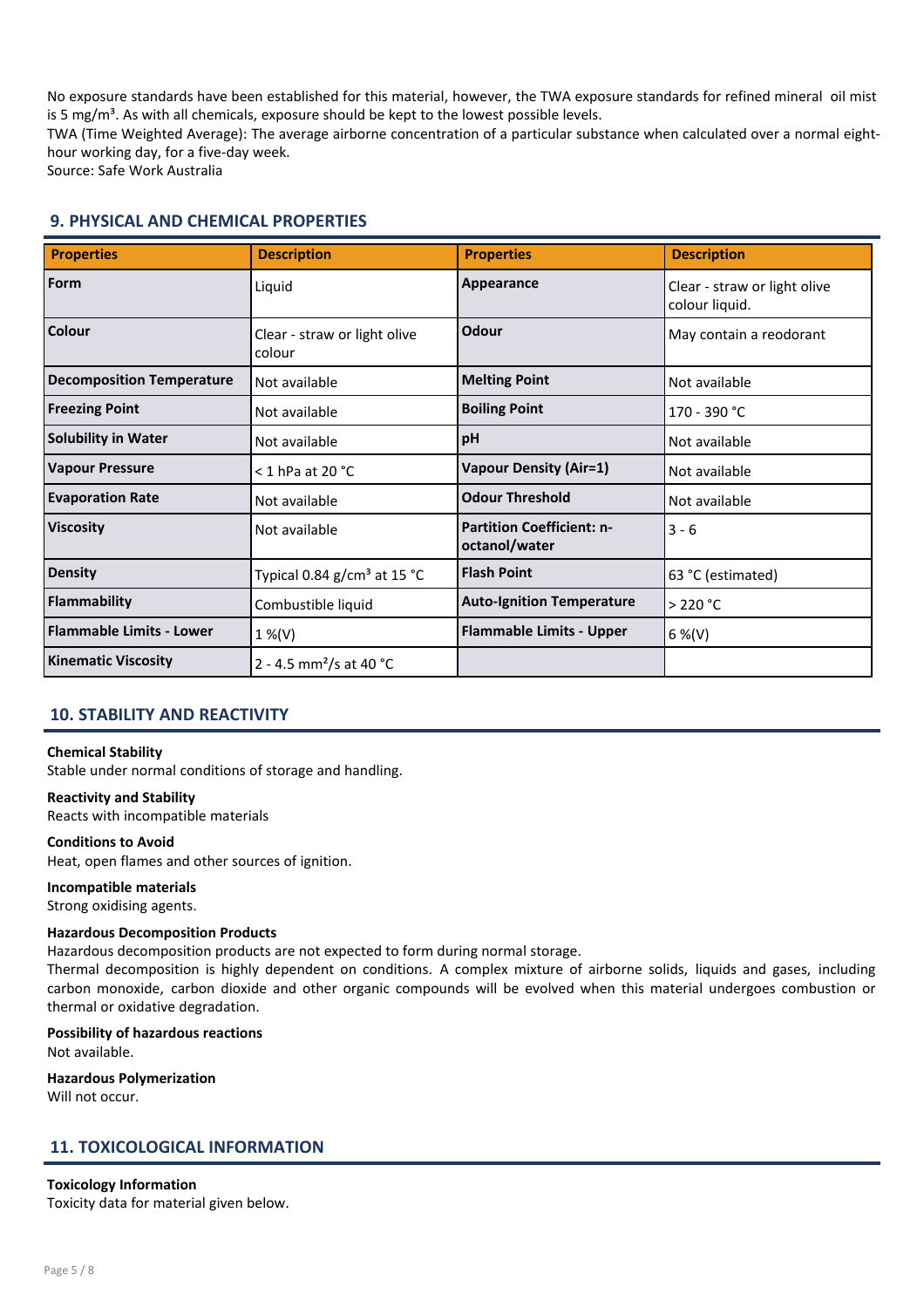Acute Toxicity - Oral LD50(rat): >2,000 mg/kg

Acute Toxicity - Inhalation LC50(rat): >5 mg/L/4h

# Acute Toxicity - Dermal

LD50(rabbit): >2,000 mg/kg

#### Ingestion

May be fatal if swallowed and enters airways. Small amounts of liquid aspirated into the respiratory system during ingestion or from vomiting may cause severe pulmonary injury that may lead to death. May cause irritation to the mouth, throat, esophagus and stomach with symptoms of nausea, abdominal discomfort, vomiting and diarrhoea.

# Inhalation

Inhalation of product vapours may cause irritation of the nose, throat and respiratory system.

# Skin

May be irritating to skin. The symptoms may include redness, itching and swelling. Repeated exposure may cause skin dryness and cracking and may lead to dermatitis.

# Eye

May be irritating to eyes. The symptoms may include redness, itching and tearing.

# Respiratory sensitisation

Not expected to be a respiratory sensitiser.

# Skin Sensitisation

Not expected to be a skin sensitiser.

# Germ cell mutagenicity

Not considered to be a mutagenic hazard. In-vitro mutagenicity studies show that mutagenic activity is related to 4-6 ring polycyclic aromatic content.

# **Carcinogenicity**

Suspected of causing cancer. Classified as a suspected human carcinogen.

#### Reproductive Toxicity

Not considered to be toxic to reproduction.

#### STOT-single exposure

Not expected to cause toxicity to a specific target organ.

# STOT-repeated exposure

Not expected to cause toxicity to a specific target organ.

#### Aspiration Hazard

May be fatal if swallowed and enters airways.

# 12. ECOLOGICAL INFORMATION

#### **Ecotoxicity**

Toxic to aquatic life with long lasting effects.

Information given is based on a knowledge of the components and the ecotoxicology of similar products. Fuels are typically made from blending several refinery streams. Ecotoxicological studies have been carried out on a variety of hydrocarbon blends and streams but not those containing additives.

Acute Toxicity: Toxic:LL/EL/IL50 1-10 mg/l(to aquatic organisms)(LL/EL50 expressed as the nominal amount of product required to prepare aqueous test extract).

#### Persistence and degradability

Major constituents are inherently biodegradable. The volatile constituents will oxidize rapidly by photochemical reactions in air.

#### Mobility

Floats on water. Partly evaporates from water or soil surfaces, but a significant proportion will remain after one day. Large volumes may penetrate soil and could contaminate groundwater. Contains volatile constituents.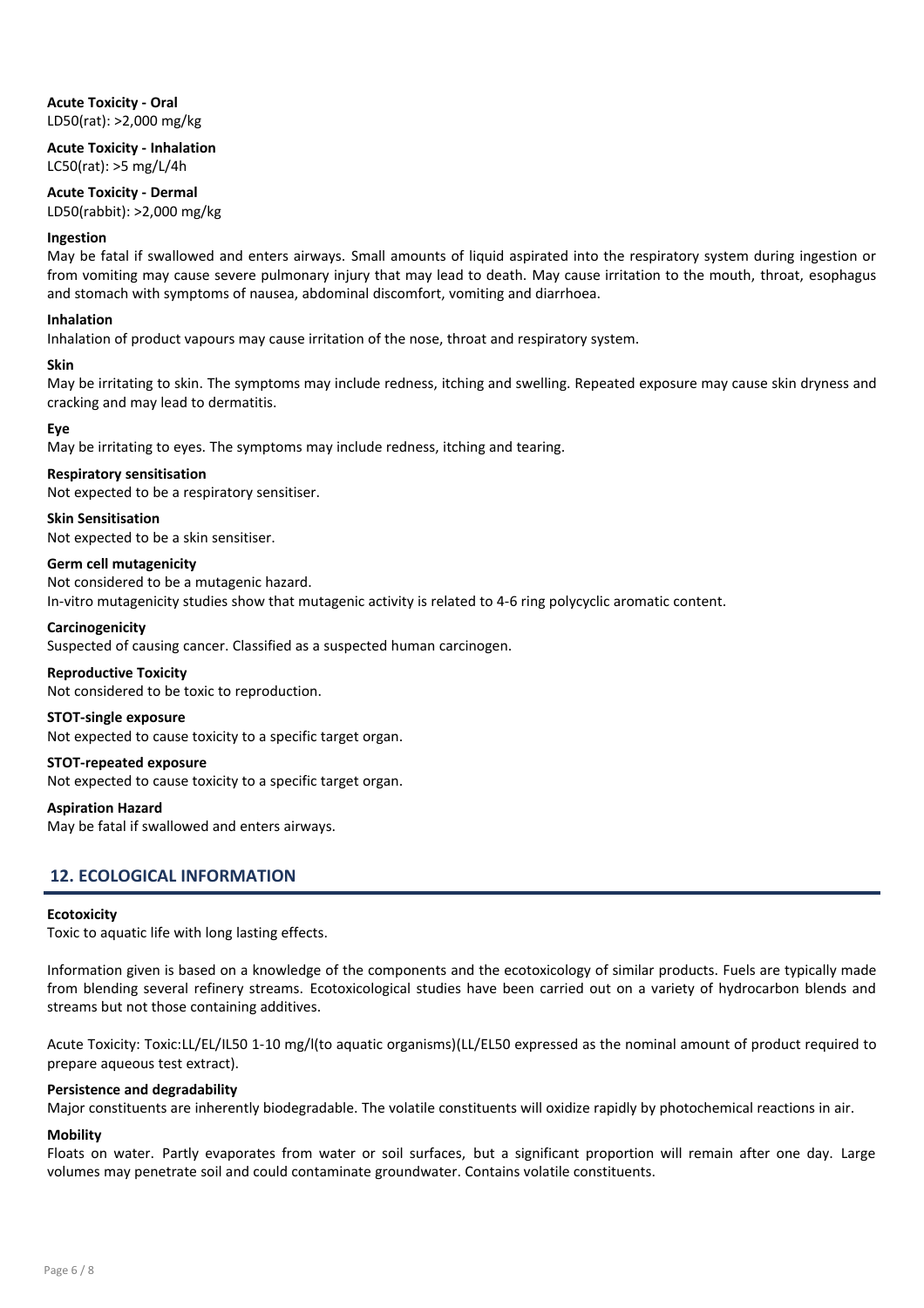# Bioaccumulative Potential

Contains constituents with the potential to bioaccumulate.

# Other Adverse Effects

Films formed on water may affect oxygen transfer and damage organisms.

# Environmental Protection

Do not discharge this material into waterways, drains and sewers.

# 13. DISPOSAL CONSIDERATIONS

# Disposal considerations

Dispose of waste according to applicable local and national regulations. Do not allow into drains or watercourses or dispose of where ground or surface waters may be affected. Wastes including emptied containers are controlled wastes and should be disposed of in accordance with all applicable local and national regulations.

# 14. TRANSPORT INFORMATION

# Transport Information

Road and Rail Transport (ADG Code): This material is classified as Dangerous Goods Class 9 Miscellaneous Dangerous Goods Class 9: Miscellaneous substances Dangerous Goods are incompatible in a placard load with any of the following: Class 1: Explosives (when the class 9 substance is a fire risk substance) Division 5.1: Oxidising substances (when the class 9 substance is a fire risk substance) and Division 5.2: Organic peroxides (when the class 9 substance is a fire risk substance) Note: Special Provision AU01: Environmentally Hazardous Substances meeting the descriptions of UN 3077 or UN 3082 are not subject to this Code when transported by road or rail in: packagings that do not incorporate a receptacle exceeding 500 kg(L); or IBCs Marine Transport (IMO/IMDG): Classified as Dangerous Goods by the criteria of the International Maritime Dangerous Goods Code (IMDG Code) for transport by sea. Class/Division: 9 UN No: 3082 Proper Shipping Name: ENVIRONMENTALLY HAZARDOUS SUBSTANCE, LIQUID, N. O. S. (CONTAINS: FUEL DIESEL) (MARINE POLLUTANT) Packing Group: III EMS : F-A, S-F Special Provisions: 274 335 969 Air Transport (ICAO/IATA):

Classified as Dangerous Goods by the criteria of the International Air Transport Association (IATA) Dangerous Goods Regulations for transport by air. Class/Division: 9 UN No: 3082 Proper Shipping Name: environmentally hazardous substance, liquid, n.o.s. (Contains: fuel diesel) Packing Group: III Packaging Instructions (passenger & cargo): 964 Packaging Instructions (cargo only): 964 Hazard Label: Miscellaneous Special Provisions: A97, A158, A197

# U.N. Number

3082

UN proper shipping name ENVIRONMENTALLY HAZARDOUS SUBSTANCE, LIQUID, N.O.S.

# Transport hazard class(es)

9